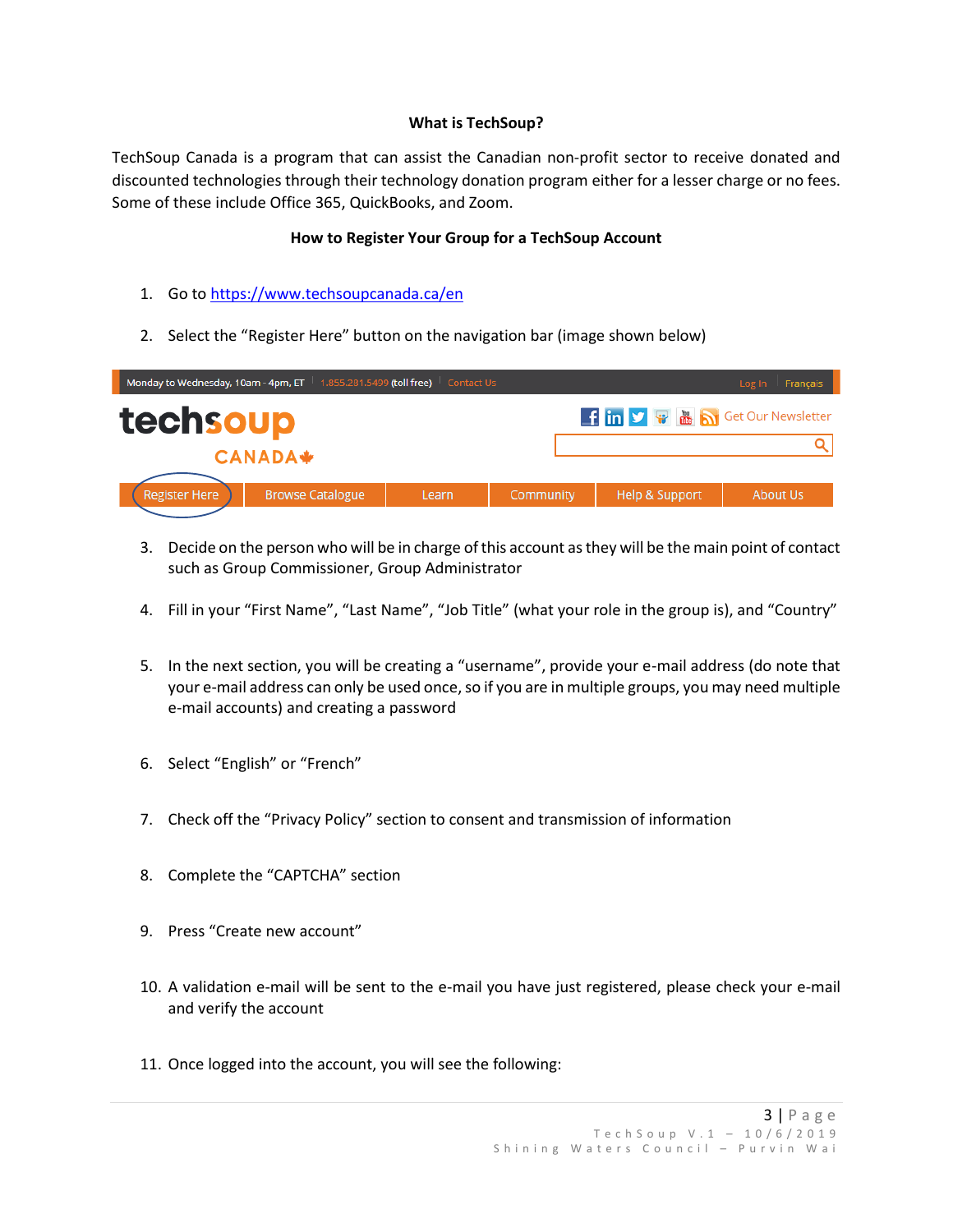| techsoup        |                      |                         |       |           | f in V & <b>&amp; S</b> Get Our Newsletter |                 |  |
|-----------------|----------------------|-------------------------|-------|-----------|--------------------------------------------|-----------------|--|
| <b>CANADA</b> ♦ |                      |                         |       |           |                                            |                 |  |
|                 | <b>Register Here</b> | <b>Browse Catalogue</b> | Learn | Community | Help & Support                             | <b>About Us</b> |  |

## **My Account**

My Personal Profile My Organization Request History Special Eligibility Community Activity Validation Token

My Information

Edit my personal profile Name: Email: Username: Password: Account validation: Re-send validation email

My Organization There are no organisations registered yet. Click here to register.

- 12. Select "Click here to register" under "My Organization"
- 13. For the first section "Organization Type":
	- a. Select "Canada" for Country
	- b. Select "Nonprofit: Ontario" for "Organization Type"
- 14. For the second section "Organization Activity":
	- a. Expand "Youth Activities" section
	- b. Select "Scouting (except Boy Scouts and Girl Scouts)
- 15. For the third section "Organization Registration":
	- a. Legal Organization Name is your group name; i.e. Scouts Canada 8th Oak Ridges
	- b. Organization E-Mail Address use the e-mail address you registered previously as any software purchased will be sent to this e-mail
	- c. Common Organization Name you can fill this out if your group is called differently such as "8th Oak Ridges Scouts Group"
	- d. Fill in the address accordingly use the personal address of the person in charge of the account since it is the "branch" address
	- e. Enter the amount of expenses your group has per annum
- 16. For the fourth section "Organization Registered Identifiers" you can request for the CRA number for your council from your Relationship Manager
- 17. For the fifth and sixth section, read and answer accordingly